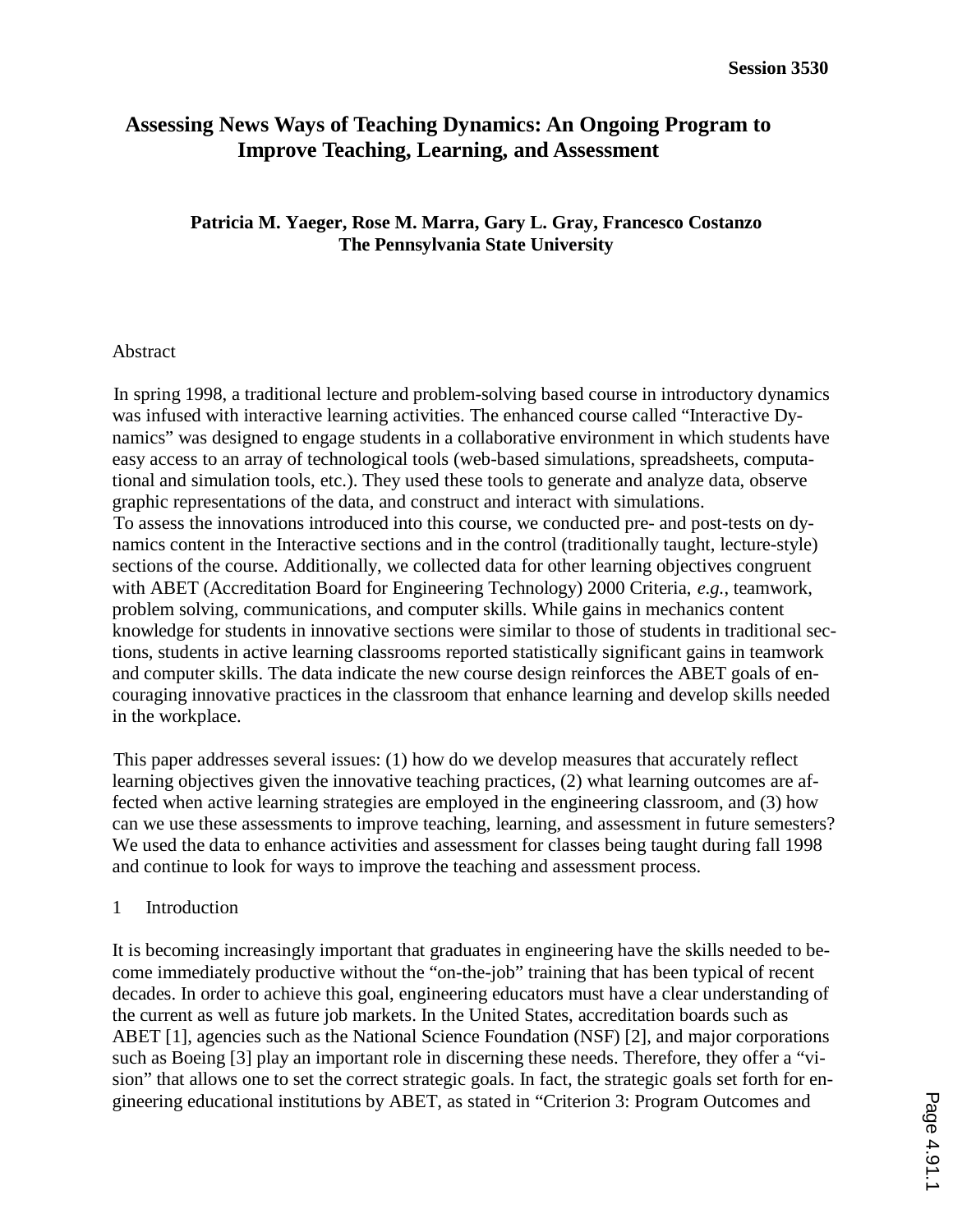Assessment", in a recent report entitled "ABET Engineering Criteria 2000", says that engineering programs must demonstrate that their graduates have such skills as [2, 4]:

- an ability to apply knowledge of mathematics, science, and engineering;
- an ability to design and conduct experiments, as well as to analyze and interpret data;
- an ability to function on multi-disciplinary teams;
- an ability to identify, formulate, and solve engineering problems;
- an ability to communicate effectively;
- an ability to use the techniques, skills, and modern engineering tools necessary for engineering practice.

This complex set of skills cannot be provided by a few courses in an engineering curriculum. Ideally, the ability to work in teams and to use the computer as a platform supporting interdisciplinary integration and communication should be cultivated in students from the very beginning of, and throughout, the undergraduate experience. It is therefore crucial that courses be developed integrating teamwork, computation, data acquisition, data analysis, and information technology into the very process of learning.

At Penn State, we have begun to offer sections of introductory dynamics in a manner that begins to address many of the desires expressed by ABET, NSF, and others. In a previous paper [5], two of the present authors (Gray and Costanzo) present their "Interactive" approach to addressing the problem of how to practically combine all the elements mentioned above into sophomore/junior level courses. The implementation of their approach into dynamics has been dubbed *Interactive Dynamics*.

## 1.1 Teaching Dynamics

Magill [6] suggests that dynamics is "one of the more difficult courses that engineering students encounter during their undergraduate study." One reason for this is that dynamics material has traditionally been taught without discussing the concepts in a meaningful context. It is an objectively complex course requiring both a solid understanding of basic physics *and* an intuition regarding solution strategies. In other words, dynamics problems are such that a well-defined solution protocol applicable in all cases cannot be provided. One way around these difficulties is to teach dynamics using workplace-derived problems and solution protocols as recommended in the ABET 2000 criteria described above.

While some faculty have responded to the inherent difficulties of teaching and learning dynamics by adopting procedural problem-solving methods [6, 7] others have applied a variety of active learning approaches in dynamics (and statics) classrooms [8, 9, 10, 11]. Asokanthan [8] for example, reports on the use of simulations using software, physical models, and videos to involve students in the learning process.

## 1.2 Interactive, Student-Centered Learning

"Student-centered instruction is a broad teaching approach that includes substituting active learning for lectures, holding students re-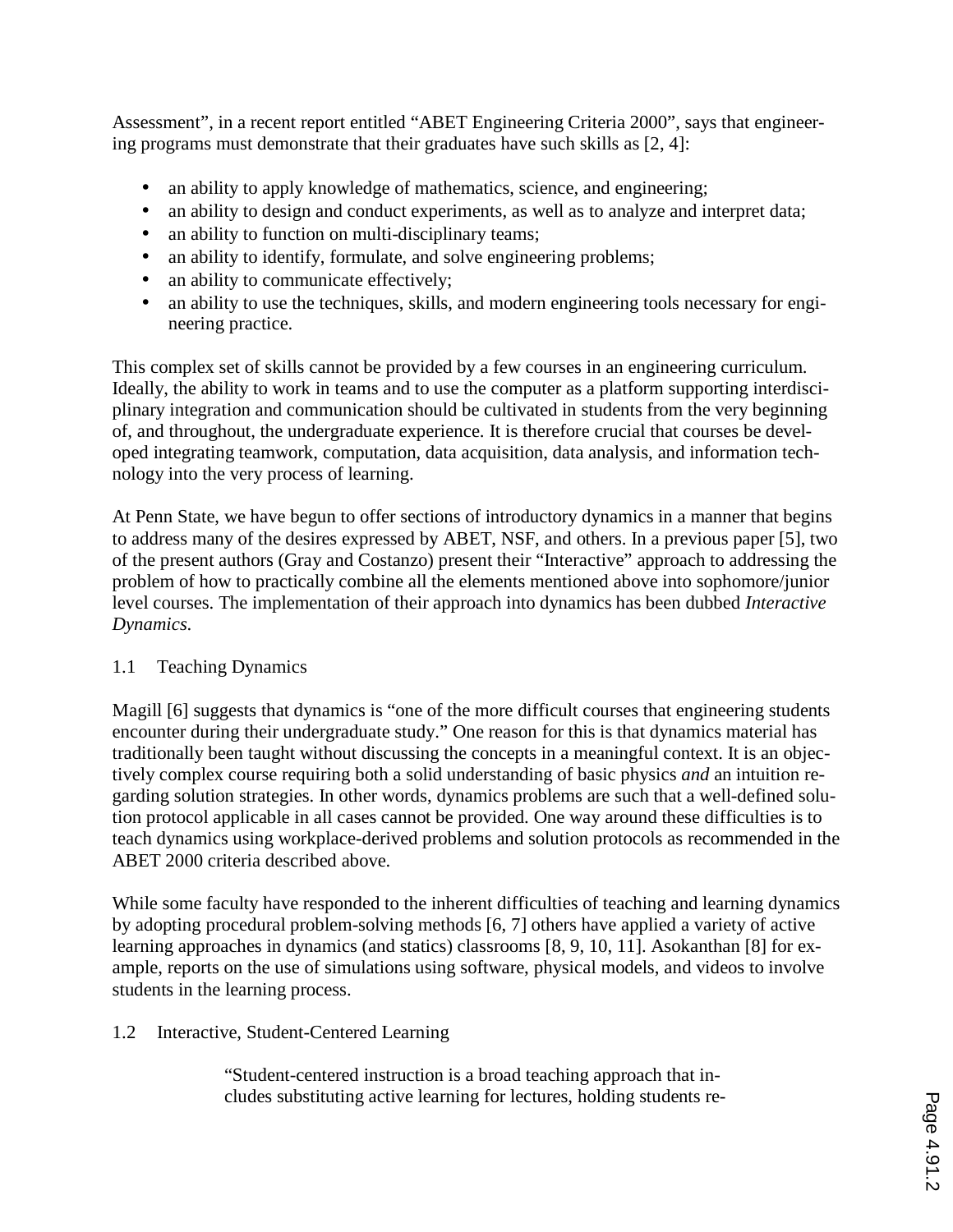sponsible for their learning, and using self-paced and/or cooperative (team-based) learning" (Felder and Brent, p. 43). [12]

Meyers and Jones [13] describe active learning as a way to provide "opportunities for students to *talk and listen, read, write, and reflect* as they approach course content—all of which require students to *apply* what they are learning" (p. 1). Active learning encompasses a wide variety of strategies including problem-solving exercises, informal small groups, cooperative work, simulations, case studies, role playing, and journal writing [13]. With active learning, "students are more likely to internalize, understand, and remember material learned through active engagement in the learning process" [14, p.3]. Interactive dynamics is one of several instances of applications of active learning techniques in engineering [15, 16].

## 1.3 Interactive Dynamics

At Penn State, dynamics has always traditionally been taught in "chalk and talk" mode, where mode, an instructor presents three, 50-minute lectures per week. Five to ten minutes of a class period may include interaction with the students in the form of questions and answers. Otherwise, students passively take notes on theory and example problems presented by the instructor. The class is usually structured so that the students do required homework problems out of the text and take exams two or three times per semester. By teaching a course in this manner, students do not participate in any of the activities deemed important in the modern engineering workplace. On the other hand, students are placed in an almost anonymous but familiar environment in which they appear to be very comfortable. The same can be said of the instructor in that his or her role is limited but rather well defined and this contributes to students' feeling of ease.

Similar to a traditional dynamics class, the typical Interactive Dynamics class assigns homework problems, has two or three midterm exams per semester, and even uses basic lectures 40–50% of the time. It is the other 50–60% of the class that profoundly distinguishes Interactive Dynamics from traditional dynamics. An Interactive Dynamics class typically begins with a 15–45 minute introductory lecture in which the instructors present the goal of the day's *activity*. This introduction is intended to (a) point out important things students should look for during the activity and (b) provide a context for the students' work so that they see that what they do in class is indeed related to "real-life" problems. After the introductory lecture, the activity begins.

An activity consists of a project requiring the solution of a difficult problem. The complexity of the problem is such that its solution requires the use of teamwork (students work in teams of  $2 -$ 3), analysis and computer tools. Students summarize their process and solutions in a written report. Activities are substantial enough such that they cannot be completed in one class period (classes meets for 1 hour and 55 minutes two times per week). In addition to the "dynamics" problem, each activity requires students to use a certain tools (*e.g.*, Excel, VideoPoint, MAT-LAB, Mathematica, the Internet, rulers, and scales). Instructors do not "take the students by the hand" as they work their way through each activity, that is, students may be required to learn some (easily accessible) material which is not entirely described during lectures, *e.g.*, computer application skills. This educational environment is intended to make the process of completing each activity to be as "real-world" as possible. That is, students are encouraged to be actively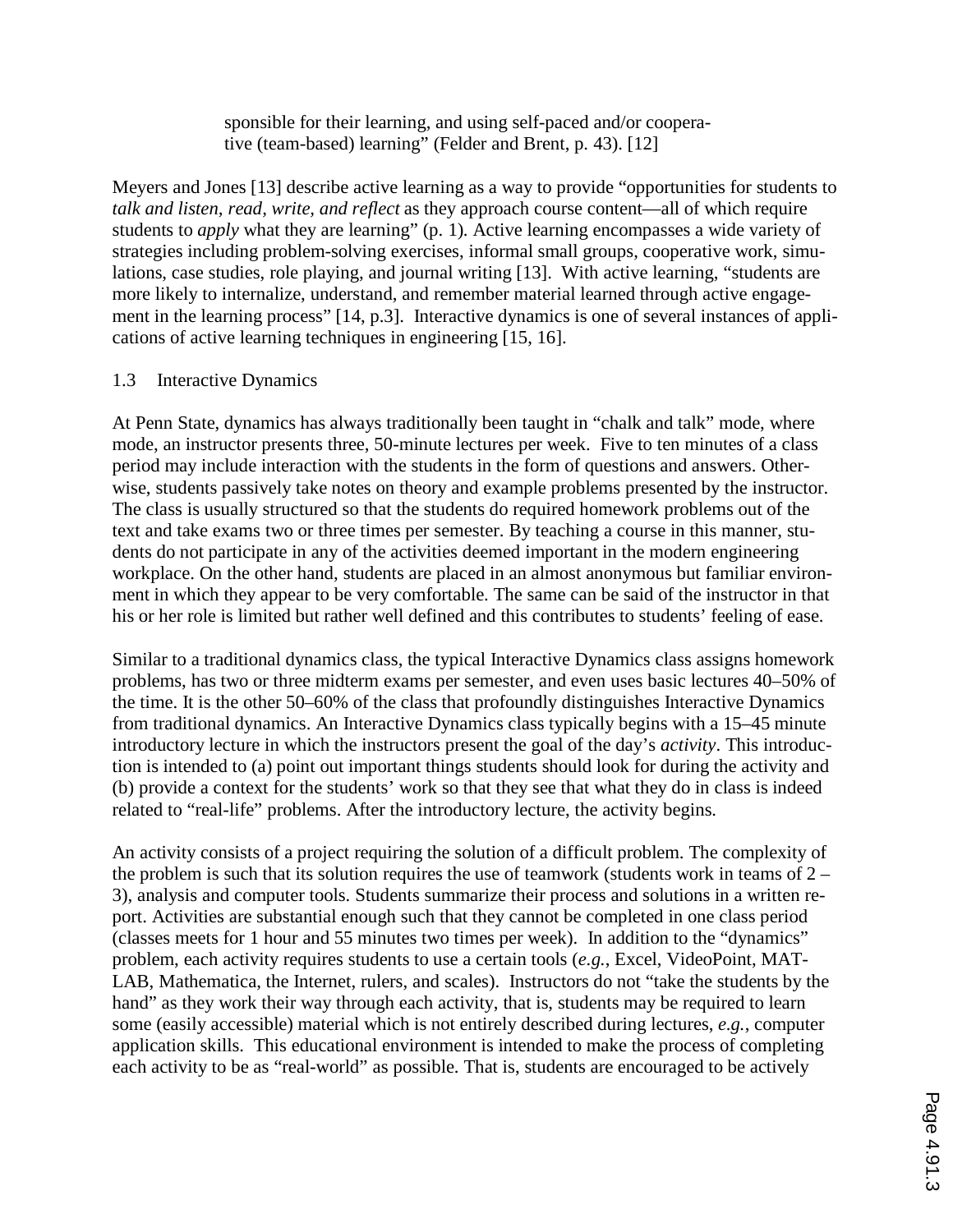engaged in their problem-solving while the instructor plays the role of listener, mentor, and advisor. Typically, there are five to six activities per semester.

Every activity is based upon dynamic's fundamental theme of finding equations of motion and loads on systems for the purpose of design. In other words, instructors strongly de-emphasize the notion, almost universally espoused in undergraduate dynamics, that students should only analyze certain characteristics of the system at a specific point in space or time. An additional objective is the development of those skills that allow an individual to be productive while working, such as taking on or assigning roles for each of the team members. This requires communication, leadership, and management skills that are typically not required of students in the first dynamics course. Finally, as compared to traditional dynamics, Interactive Dynamics students are introduced to many "accessory" concepts (*e.g.*, ordinary differential equations, simple numerical analysis, numerical error, trajectories of differential equations, equilibrium and steadystate solutions, technical report writing skills, the scientific method and the science and art of engineering, measurement error, visualization).

All of these things make the Interactive Dynamics classroom a place that is much closer to the work environment that the students will experience when they leave school and also better prepares students for many of the classes they will take in the remainder of their undergraduate career.

2 Assessing Student Learning

 "Assessment is not just about looking for answers…the process of formulating the questions about learning to be researched, or of more precisely defining the outcomes that instruction is supposed to produce, is often as valuable in suggesting improvement as the information that eventually results." (Ewell, p. 107) [17].

Good assessment practice includes the measurement of "input," "environment," and "outcomes" [18]. In order for the assessment to have an impact, we need to follow the three basic steps in assessing student learning. These are:

- 1. Defining goals and objectives,
- 2. Developing measures of the objectives, and
- 3. Using the results to improve the process [19].
- 2.1 Defining Goals and Objectives

To begin the assessment process the authors revisited the goals and objectives for Interactive Dynamics. We spent considerable time discussing one essential question: what do we expect the students in this class to come away with over and above what they would get in the traditional dynamics? As Ewell [17] suggests, the discussion of goals to assess was an integral part of the process and was instrumental in helping develop the course design. The essential goals and objectives for the Interactive Dynamics class were:

- content knowledge,
- teamwork skills.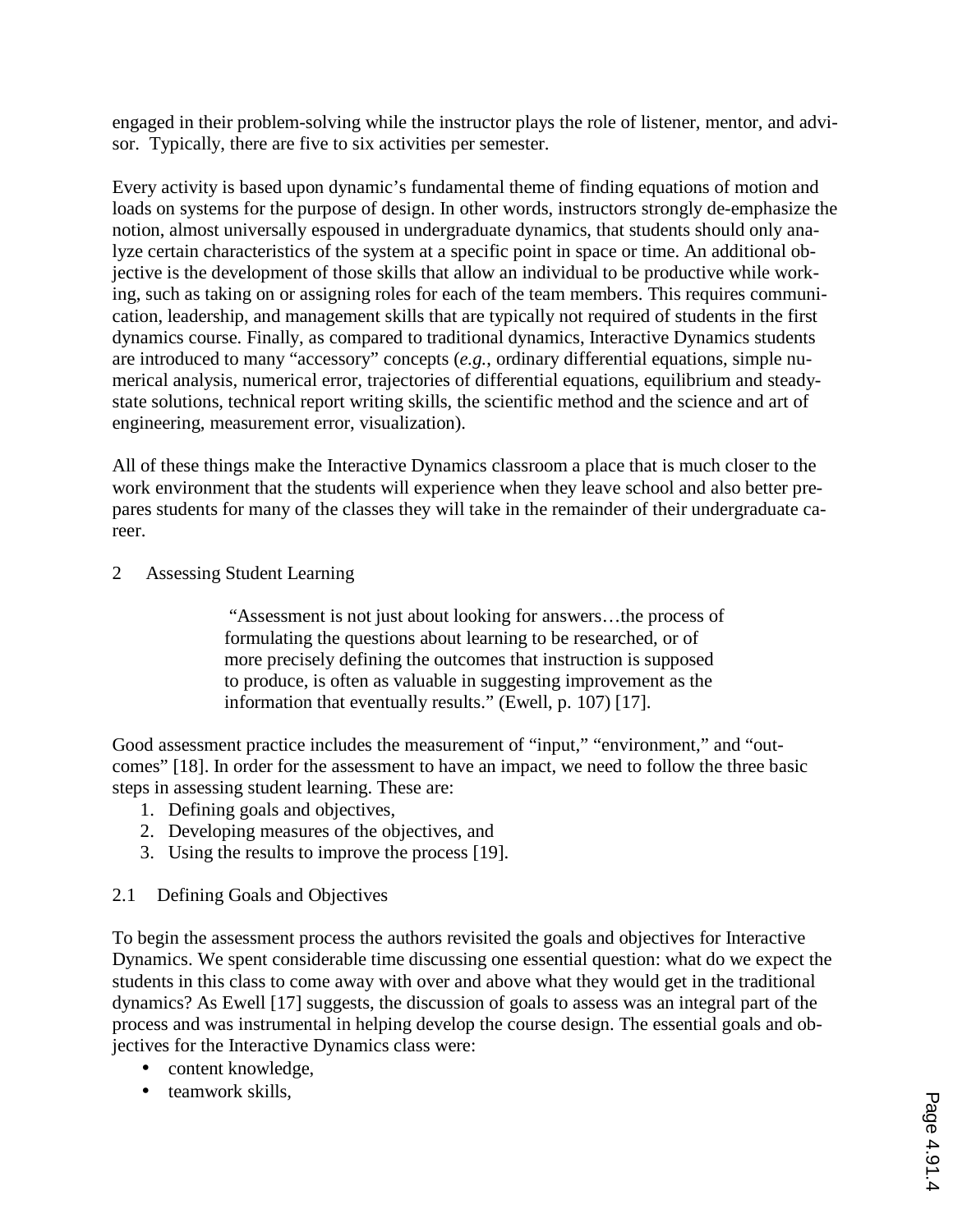- computer literacy skills, and
- technical writing skills.

.

The primary goal for the course was that the dynamics content, *i.e.*, subject matter learning, would be mastered equally or better than in traditional courses. Given the research that suggests that students learn better when they are actively involved in the classroom [16], we hypothesized that students would develop a richer understanding of the principles of dynamics in the Interactive course than they would in the "chalk and talk" classes. Secondary goals of the interactive, team-based nature of the course were to provide students with an opportunity to develop their communications, technology and group skills

> "Assessment is not about measuring everything. Instead priorities for collecting information in any context should be driven by a set of clear priorities, themselves established by faculty and key constituencies." (Ewell, p. 107) [17].

We developed the initial assessment plan in conjunction with the first offering of Interactive Dynamics. Given limited resources, not all of the learning outcomes described above could be fully assessed. We made assessment decisions by prioritizing outcomes and assessing the essential outcomes expected for the course. Faculty often express concern that the inclusion of active learning activities comes at the expense of content. In order to determine whether this is true for this course, content was the first priority for assessment. Demonstrating that students were indeed mastering the content would be an important factor in being able to extend this type of instruction to other classes. Therefore, content learning was the first priority for assessment.

## 2.2 Developing Measures for the Objectives

This section describes measures used to gather data on the multiple objectives described. For all measures, we collected data during the spring 1998 semester from two sections of Interactive Dynamics (55 students total), and four sections (176 students) of traditionally taught dynamics courses.

## 2.2.1 Content Learning

To measure content learning, the instructors developed a single test that was given both during the first and last weeks of the semester. The content learning objectives for the course include analysis of motion articulated into two parts: kinematics and kinetics. Within kinetics, three principles were emphasized: Newton's second law (i.e.,  $\frac{1}{\sqrt{2}}$  $\overrightarrow{F} = m\overrightarrow{a}$ , the impulse-momentum principle, and the work-energy principle. To clarify these objectives, the instructors compiled a list of concepts students are expected to know upon completion of a dynamics course. Test items on these concepts were drawn primarily from the Mechanics Baseline Test [20] and the Engineering GRE. Items intended to measure prerequisite knowledge in physics and mathematics were also included. For example, the pretest included several items on one-dimensional kinematics, algebra, and calculus. In total, 31 multiple-choice items were included on a 30-minute exam.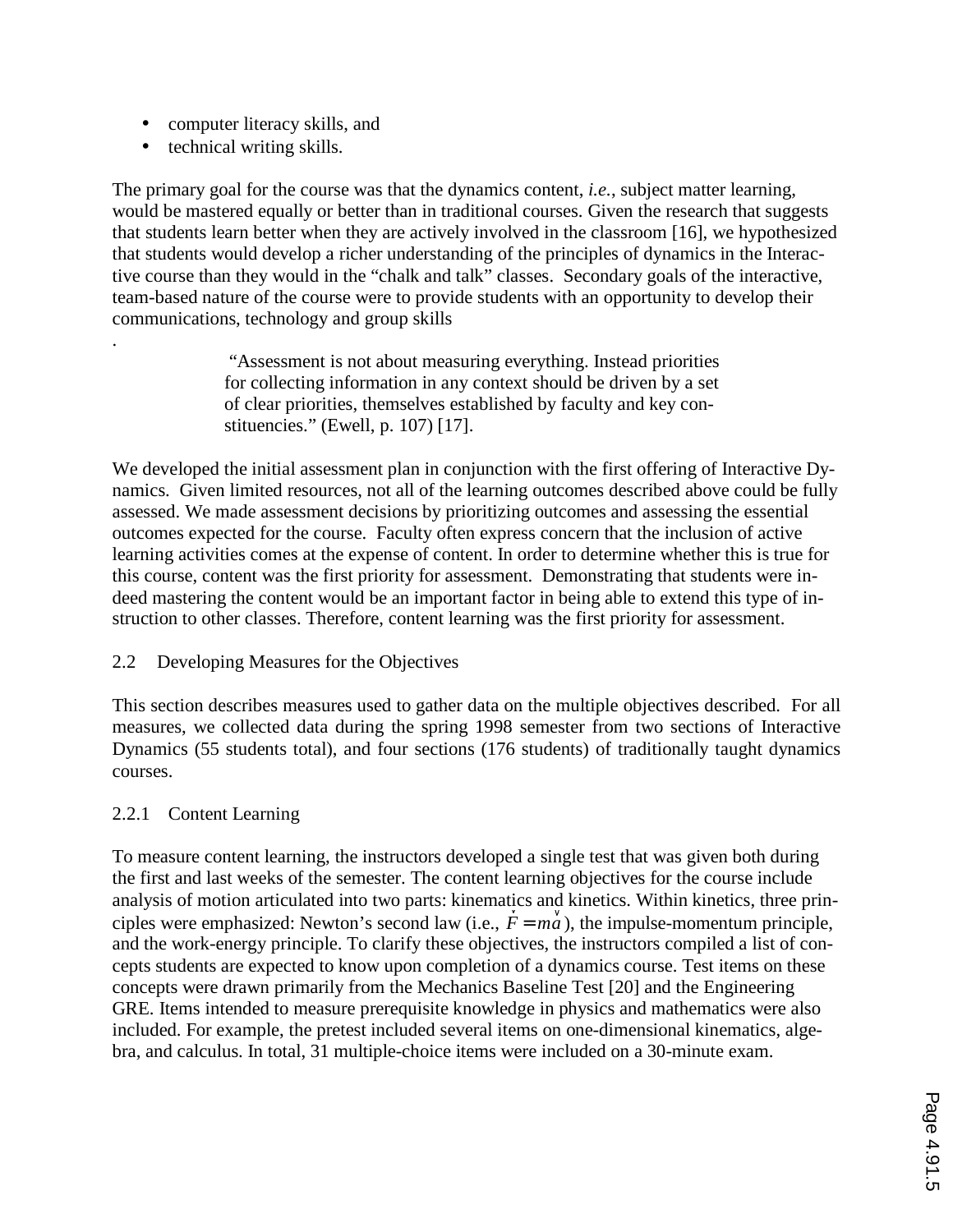## 2.2.2 Teamwork, Computer, and Problem-Solving Skills

Since the "non-content" goals were an integral part of the Interactive Dynamics learning goals, we searched for ways to best measure these outcomes. An instrument developed for the Engineering Coalition of Schools for Excellence in Education and Leadership (ECSEL) project, the Classroom Activities and Outcomes Survey [21], contained items covering the objectives we were attempting to measure. The instrument had the advantage of having been pilot-tested at multiple institutions. The questionnaire contains a variety of items and scales to provide student self-assessment of attitudes and abilities on collaborative learning, problem-solving, interaction with faculty and peers, engineering design, and communication skills. Items measuring students' confidence and motivation to become an engineer and perceptions of their computer skills were also included. Students completed this instrument once at the end of the semester.

## 2.2.3 Other Measures

Additional information was obtained by modifying existing feedback mechanisms. Penn State has a program to collect Student Ratings of Teacher Effectiveness (SRTE). Items were added to this instrument to obtain anonymous input from students on their satisfaction with the weighting of assignments toward the final grade and the mix of lecture and activities.

## 2.3 Using the Results to Improve the Process

The assessment results had an impact on both our assessment plan and the course itself for the following semester. We begin by examining the results of students' content learning.

## 2.3.1 Content Learning

Students' performance on the pre- and post-test indicated no real differences in gains in subject matter learning between students in Interactive Dynamics or the "traditional" classes. Further analysis of the exam revealed that some concepts that had been stressed throughout the interactive dynamics course were not assessed. Additional items were added and are currently being tested to see how well they measure student performance. Also, a few items on which students scored high on at the beginning and end of the semester were removed from the exam.

Some pre-test/post-test item results were disappointing. For example, gains on some essential concepts were almost negligible, certainly not the gains expected after a semester of activity and constant discussion. After reviewing the revised exam and concurring that it did address concepts aligned with the course goals, the instructors – together with a college pedagogical expert – devised pedagogical methods to help improve students' understanding of these concepts. These methods are currently being tested.

## 2.3.2 Teamwork, Computer, and Problem-Solving Skills

Unlike content learning, students showed large differences in their self-reported improvements in teamwork and computer skills. This is encouraging, not only because of the emphasis being placed on these skills by external and internal constituencies, but also because students felt so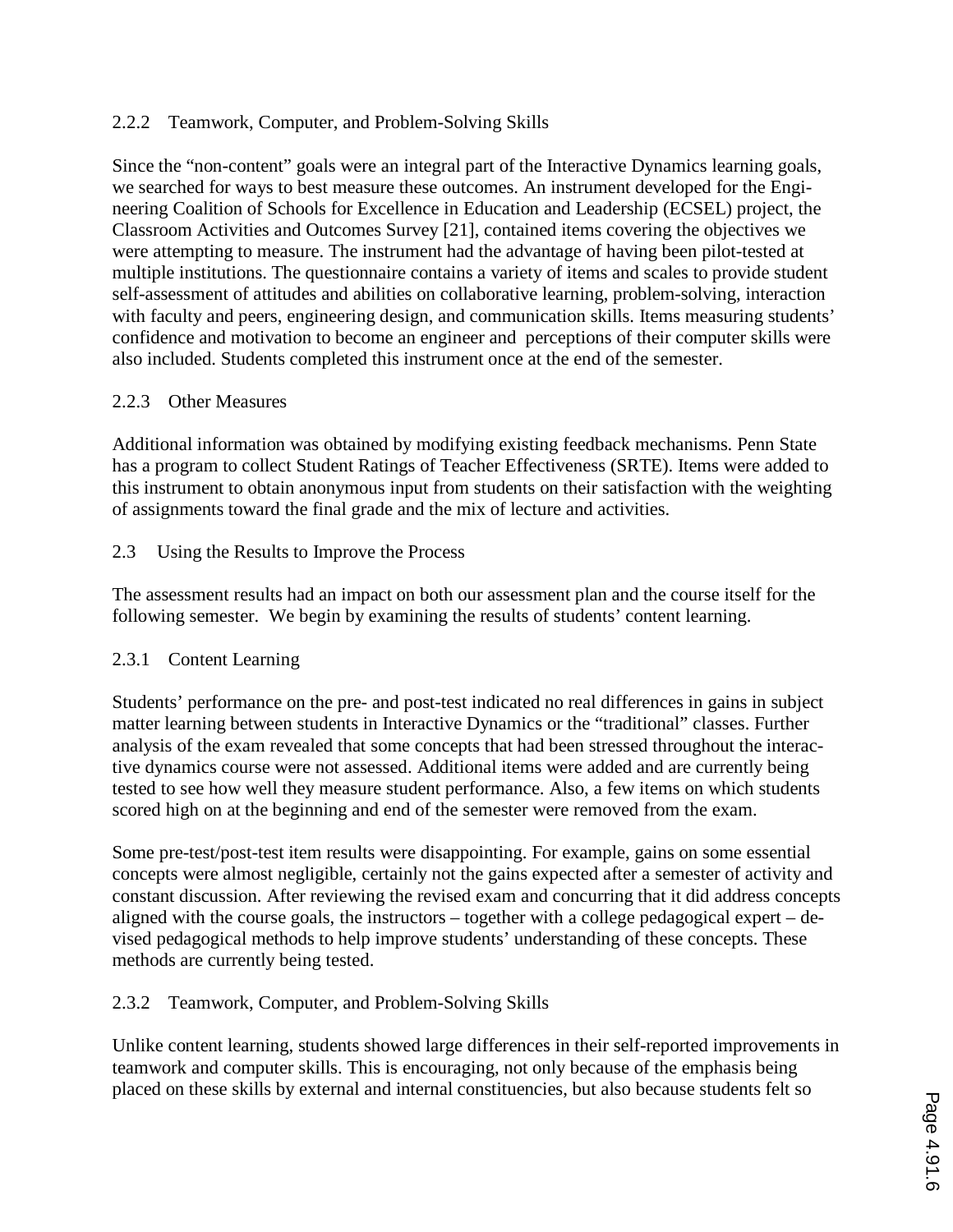positively about the impact of Interactive Dynamics on their teamwork and computer abilities. Interactive dynamics will continue to encourage development in these skill areas.

# 2.3.3 Other Measures

SRTE scores and comments indicated that students were dissatisfied with the weight being placed on the activities associated with Interactive Dynamics. While they were spending a tremendous amount of time on their projects (something not required of students in traditional classes), the activities were only assigned 15% of the grade. Because students felt the activities should be worth closer to 50% of the grade, and the scheme has been adjusted to better reflect the amount of effort students put into the activities.

## 3 Future Directions

In light of the "changed view of the teaching-learning process," Ewell [17] notes a "growing emphasis on constructing methods aimed at documenting instructional processes and behavior in conjunction with measuring outcomes." (p. 110). The pre and post-test we developed is a standardized, multiple-choice instrument, emphasizing traditional dynamics skills. While it is important to be able to demonstrate that student learning has not been adversely affected by the inclusion of activities in the course, it would be desirable to develop more naturalistic assessments of the learning that is being facilitated in the Interactive Dynamics classroom.

For instance, to get beyond students' self-reports of improved writing skills, during the fall 1998 semester, we collected writing samples at various intervals throughout the semester. A panel of experts is examining them to determine whether writing skills are improving on a number of criteria. Such data will, if they prove to be positive, provide a stronger case for the course's effectiveness in this area. Another, more "naturalistic" assessment would be to directly test students' ability to solve open-ended problems similar to those emphasized in the activities. Testing students' ability to solve such open-ended problems (as compared to a control group) would provide data that we currently are not getting from the traditional problems on the pre post test. This assessment enhancement is currently being considered.

An important part of the assessment process has been the ongoing gathering of student feedback. Interactive Dynamics faculty routinely meet with the students in the class to hear students' opinions of how things are going. In addition, two undergraduate student teaching interns routinely meet with students and relay concerns to the faculty anonymously. In the best of all possible worlds, we would interview students as part of the formal assessment process, but budget and time constraints prohibit this. We are exploring the possibility of using open-ended questions and other classroom assessment techniques (minute papers) [22] to systematically gather qualitative information from students.

Finally and most importantly, the pre-post test results indicate that students are not making the leap between the activities and the broader conceptual understanding we want them to ascertain. We are looking into the possibility of using concept-mapping techniques to bridge this gap. While we are pleased with the development of teamwork and computer literacy skills, we do not want to overlook the goal of deepening students' conceptual understanding of dynamics.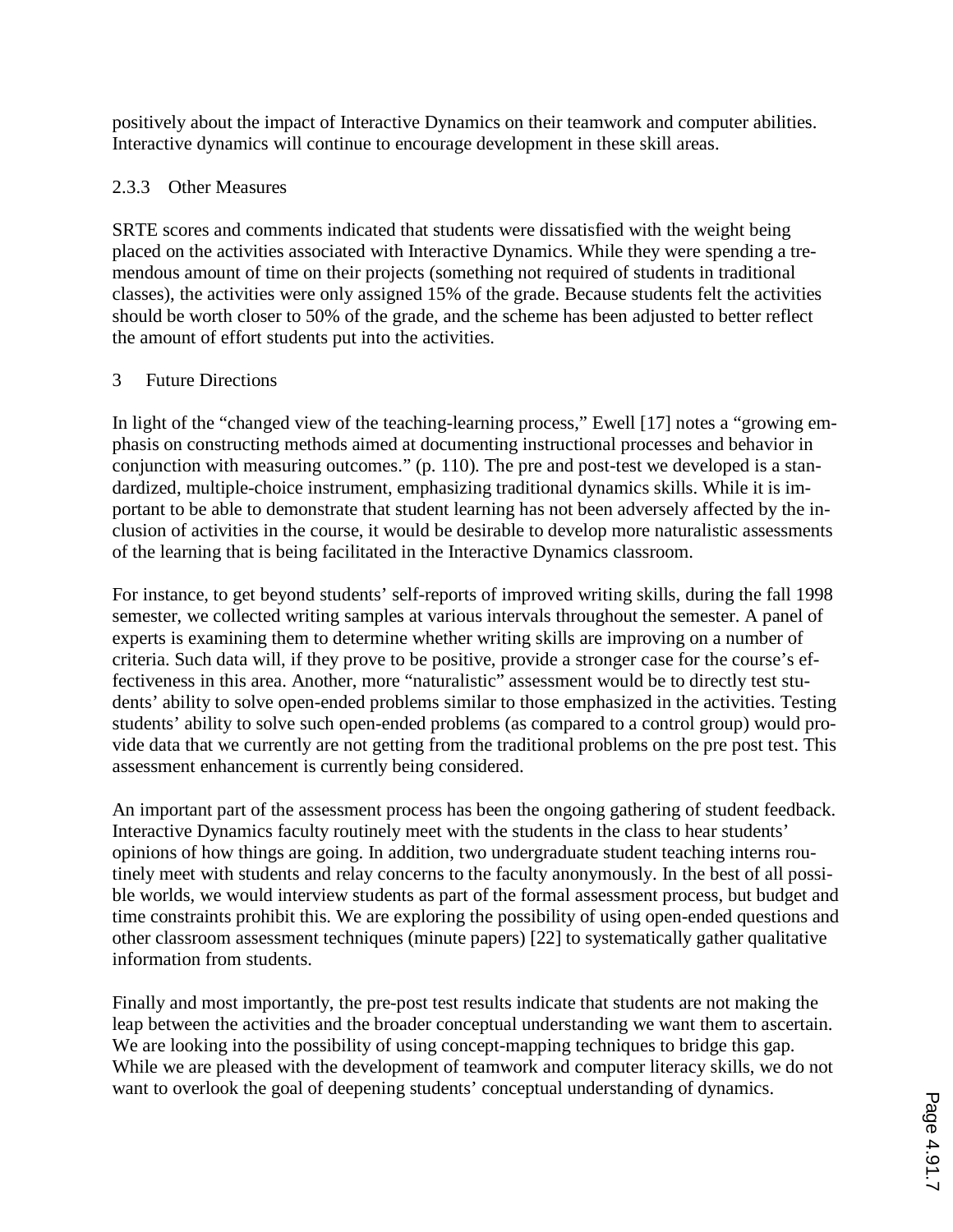## 4 Conclusions

"Assessment resembles scholarship in the fact that it is never really completed" (Ewell, 1998) [17].

Assessment is necessary to check the effectiveness of newly implemented pedagogical changes. At the same time, it drives the refinement of not only future assessment techniques but also teaching and learning improvements. If we had not engaged in the assessment process described in this paper, we would not know many things that are critical to the improvement and success of this pedagogical innovation. Our initial results show that students in the interactive sections have improved computing and teamwork skills, but their grasp of dynamics concepts is no better than students in the control sections. This tells us that while some of the ancillary goals of the course are being met, and while students are doing no worse on dynamics concepts, we must modify and improve our pedagogical techniques to help students attain the deeper conceptual understanding we desire. The assessment process for Interactive Dynamics has been a very rewarding experience in what Boyer and others [23, 24] call the "scholarship of teaching." By continuing to collect and analyze these data, we hope to provide a better experience for our students – which after all is our most basic goal.

## Acknowledgments

We gratefully acknowledge support from the Penn State College of Engineering, the Department of Engineering Science and Mechanics, a grant from the General Electric Fund, and the Penn State Fund for Excellence in Learning and Teaching (FELT) in developing and assessing the Interactive Dynamics Classroom concept.

#### Bibliography

- [1] *ABET Engineering Criteria 2000, Third Edition* (1997). Available at the following World Wide Web site: http://www.abet.org/eac/eac2000.htm*.*
- [2] *Shaping the Future*, A Report on the Review of Undergraduate Education from the Committee for the Review to the National Science Foundation Directorate for Education and Human Resources, **NSF 96-139** (1996). Available at the following WWW site: http://www.ehr.nsf.gov/EHR/DUE/documents/review/96139/start.htm.
- [3] "Desired Attributes of an Engineer," Part of the Boeing *Participation with Universities* Program. Available at the following World Wide Web site: http://www.boeing.com/companyoffices/pwu/attributes/attributes.html.
- [4] M. S. Wald, "Engineering Criteria 2000," *International Journal of Engineering Education*, **12**, pp. 389–390 (1996).
- [5] Gary L. Gray and Francesco Costanzo, "On the Concept of the Interactive Classroom and its Integration into the Mechanics Curriculum," To appear in the *International Journal of Engineering Education*.
- [6] Michael A. Magill, "Classroom Models for Illustrating Dynamics Principles, Part I Particle Kinematics and Kinetics." *ASEE conference proceedings, 1997*.
- [7 Louis J. Everett, "Dynamics as a process, helping undergraduates understand design and analysis of dynamic systems." *ASEE conference proceedings, 1997*.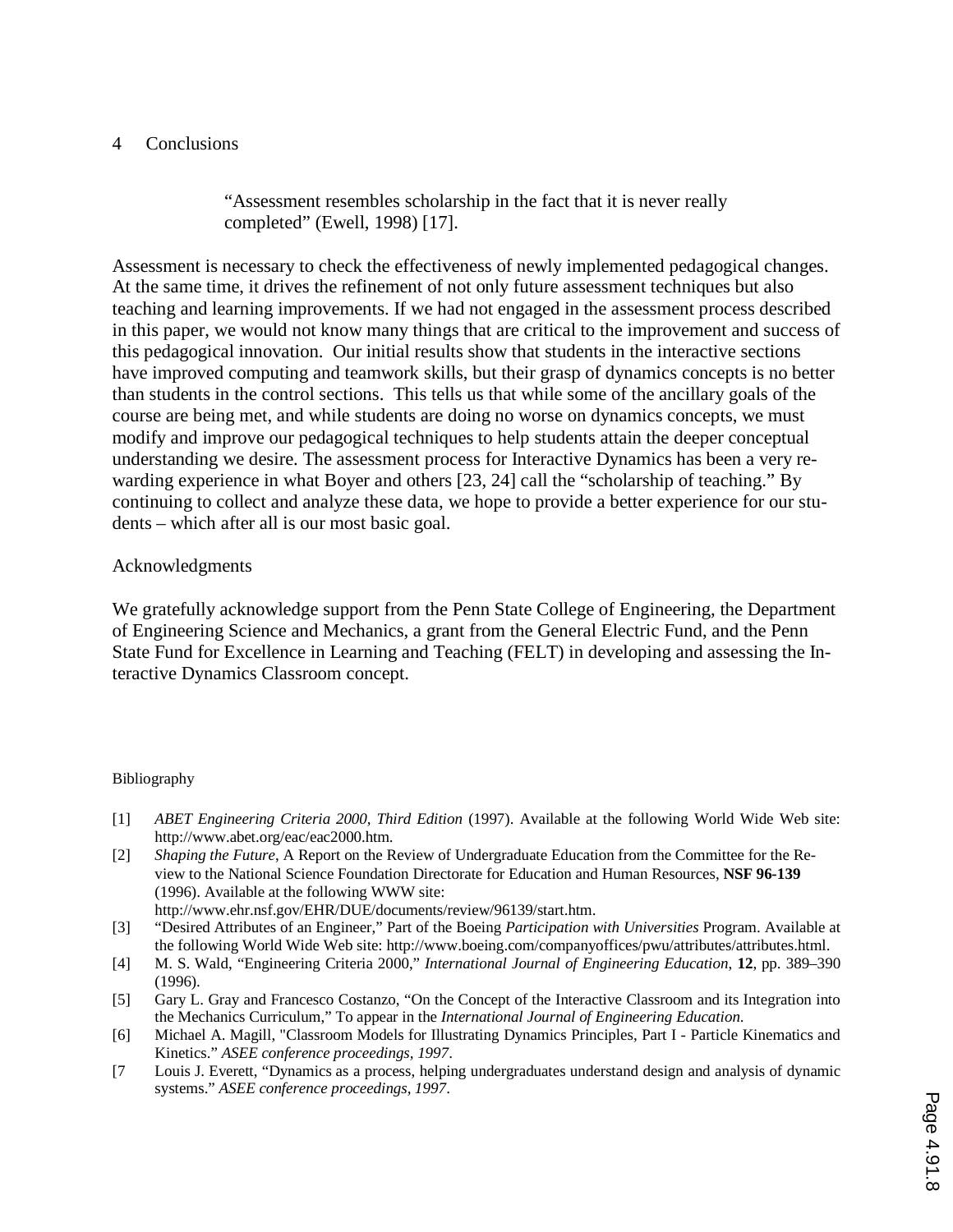- [8] Samuel F. Asokanthan, "Active learning methods for teaching dynamics—development and implementation." *Proceedings of the 1997 27th Annual Conference on Frontiers in Education.* Nov 5–8, 1997, Pittsburgh, PA, USA.
- [9] K. C. Howell, "Introducing Cooperative Learning into a Dynamics Classroom," *Journal of Engineering Education*, January 1996.
- [10] James D. Jones and Dianna Brickner, "Implementation of Cooperative Learning in a Large-Enrollment Basic Mechanics Course," *ASEE conference proceedings, 1996*.
- [11] Siegfried M. Holzer and Raul H. Andruet, "Students Developing Concepts in Statics," *ASEE conference proceedings, 1998*.
- [12] Richard Felder and Rebecca Brent (1996). "Navigating the bumpy road to student-centered instruction." *College Teaching*. 44 (2), pp. 43-47.
- [13] Chet Meyers and T. B. Jones, *Promoting active learning: strategies for the college classroom*. San Francisco: Jossey-Bass, 1993.
- [14] Tracy E. Sutherland and Charles C. Bonwell, "Using active learning in college classes: a range of options for faculty," *New Directions for Teaching and Learning*, Number 67. Jossey-Bass: San Francisco, California, 1996.
- [15] David W. Johnson, Roger T. Johnson, Karl A. Smith, "Cooperative learning: increasing college faculty instructional productivity," *ASHE-ERIC Higher Education Reports, No. 4.* Washington, D. C.: The George Washington University, School of Education and Human Development, 1991.
- [16] Robert E. Slavin, *Cooperative learning: theory, research and practice*. New Jersey: Prentice-Hall, 1990.
- [17] Peter T. Ewell, "National Trends in Assessing Student Learning," *Journal of Engineering Education*, January 1998, pp. 107-113.
- [18] Alexander W. Astin, *Assessment for Excellence.* New York: American Council on Education/Macmillan, 1991.
- [19] Joseph A. Shaeiwitz, "Classroom Assessment," *Journal of Engineering Education*, April 1998.
- [20] D. Hestenes and M. Wells, "A mechanics baseline test," *Physics Teacher*. **30**,159 (1992).
- [21] P.T. Terenzini, A.F. Cabrera, J.M. Parente, and S.A. Bjorklund, "Preparing for ABET 2000: Asessment at the classroom level," *ASEE Conference Proceedings, 1998.*
- [22] Thomas A. Angelo and K. Patricia Cross, *Classroom Assessment Techniques,* San Francisco: Jossey-Bass, 1993.
- [23] Ernest L. Boyer, *Scholarship Reconsidered: Priorities of the Professoriate.* Princeton, N.J.: Carnegie Foundation for the Advancement of Teaching, 1990.
- [24] K. Patricia Cross and Mimi Harris Steadman, *Classroom Research: Implementing the Scholarship of Teaching,* San Francisco: Jossey-Bass, 1996.

#### PATRICIA M. YAEGER

Patricia Yaeger is currently working as a graduate research assistant in Engineering Instructional Services specializing in assessment of educational change. Ms. Yaeger is a doctoral candidate in Higher Education program at the Pennsylvania State University. Before coming to Penn State, Ms. Yaeger served as the Assistant Director for Financial Affairs in the Office of the Vice Chancellor for Administration at the University of Illinois at Chicago. Ms. Yaeger has a M. Ed. degree in Evaluation Research and a B.S. in Quantitative Methods from the University of Illinois at Chicago.

#### ROSE M. MARRA

Rose Marra completed her Ph.D. in Instructional Technology at the University of Colorado at Denver in 1996. Prior to coming to Penn State, Dr. Marra worked as a software engineer for Bell Laboratories in Denver, CO. In her current role as the Director of Engineering Instructional Services and Assistant Professor of Engineering, Dr. Marra serves as the college's "educational consultant", running faculty and TA workshops on teaching, introducing effective uses of technology into the classroom, and assessing the impact of educational change. In 1998, Dr. Marra was part of a faculty team awarded the Boeing Outstanding Engineering Educator's award. She may be reached at rmarra@psu.edu.

GARY L. GRAY